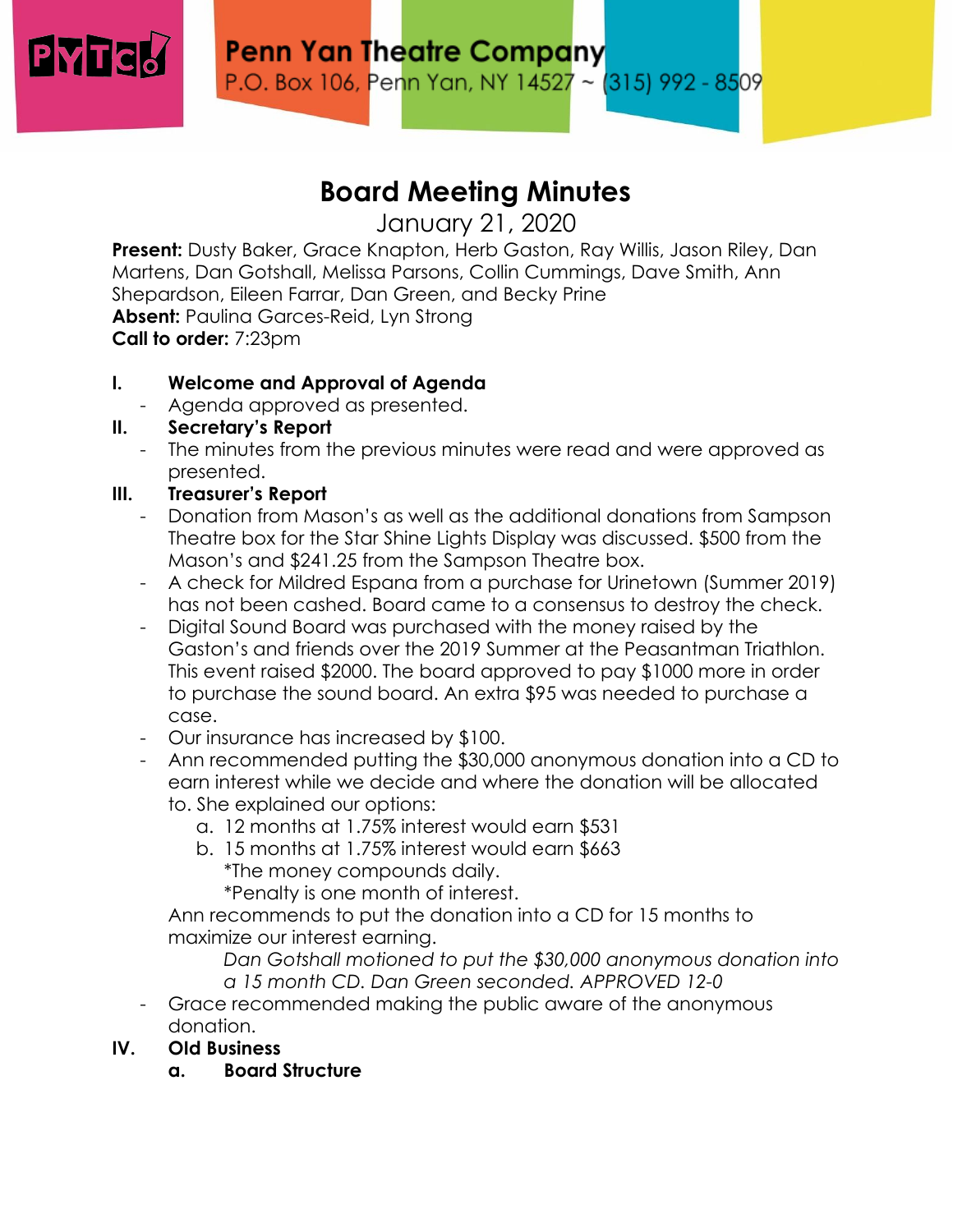

- Dusty created and presented a PYTCo Board of Directors Goals and Action Steps document (see attached document) from Mike Sepella recommendations. He posed the following questions: What can we do to actually achieve the goal? How can we spread the word?

#### **b. Marketing Committee**

The committee recommends using the \$30,000 anonymous donation to hire an interim executive director who might be fresh out of school where they are interested in being an interim and work part-time. This would allow the individual to start small and grow with the position within a single year or multi-years. Herb suggested using the \$30,000 anonymous donation to hire a grant writer instead of an executive director. Grace agreed. Ann added to have the grant writer write in their compensation into the grant that PYTCo receives. The marketing committee discussed that we would double out money by hiring an executive director who will write grants. The conversation continued and the board came to a consensus that we would not be able to find someone who will be able to cover both positions.

*Resolution: It is the will of the board to pursue a grant writer.* The marketing department will pursue this idea rather than hiring an executive director. They will start making phone calls for grant writers with experience.

Dusty is concerned that the public thinks we are just "spinning wheels." The marketing committee created an elevator pitch (See attached document) in paragraph and bulleted form, polished by Rachel Knapton. This will give us the exact words to say when asked about the Sampson Theatre and its near future in regards to the DRI one million dollars. Dusty challenged the board to memorize the pitch.

#### **c. Radio Show - March 14th**

Dave has a script, which contains two episodes and a war bond commercial. It is modeled after the specific day and time of the Radio Show event. He is looking for 7 actors and a live foley. Herb raised a concern regarding the date of this event conflicting with the Penn Yan Academy Drama Club's musical. It was discussed that the technical needs of both events will not affect the other. Grace agreed to check if the date of April 18th is available with the Elks Lodge.

#### **d. Main Stage Summer Show - Children of Eden**

Dan and Jason discussed the work the pre-production team has done and their vision. (See attached document) They are interested in opening up auditions to actors 7th grade and above, with children younger than 7th grade auditioning by appointment. Dan discussed the weaknesses of last summer's mainstage show, one of which being the publicity. He has asked Jay Volmer to step in to help the production team with this area.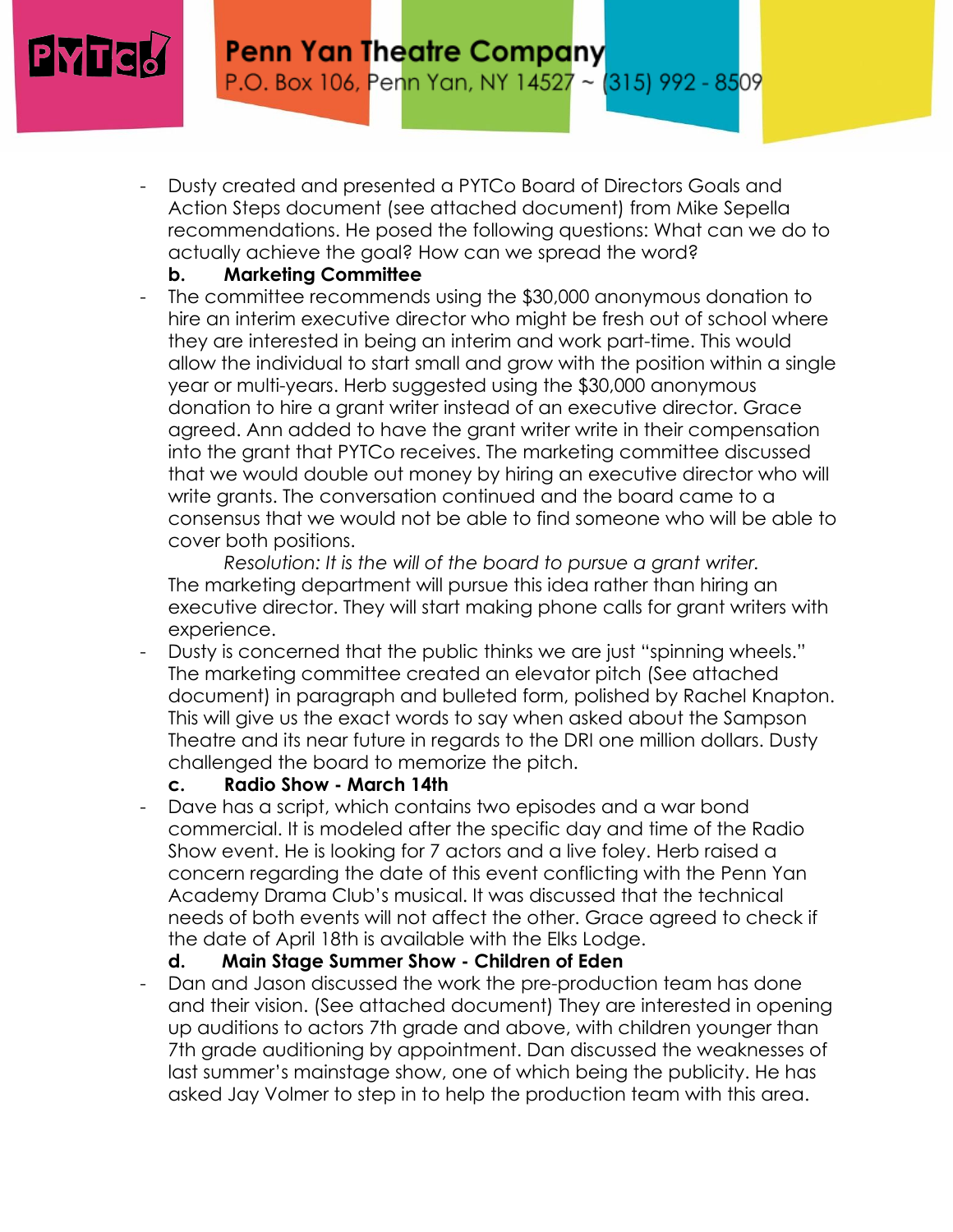

- Grace raised a concern about finding enough male actors to fill the roles needed in this production. Jason expressed that he was not worried due to the ability to give lead roles within the story tellers to females. Grace is still concerned about it being a tough show.
- Dan Green raised a concern about the budget getting out of control. Dan Martens explained the plan to scale back the pit due to the pit relying on a programmed key board. Jason discussed the show's ability to appeal to theatre enthusiasts and church parishioners.
- Herb reminded the board that doing a mainstage show is what PYTCo is all about. It is who we are.
- Jason's final thoughts: Jason explained that he has directed in other forms before. And when he needs help he is not afraid to ask for help. Herb added that Jason has surrounded himself with good people.

*Dave Smith motioned to accept Jason's second proposal to direct "Children of Eden" for the 2020 Summer Mainstage production. Dan Green seconded. APPROVED 11-1*

### **e. Feasibility Study Update**

- Shepstone is asking for a \$1000 retainer.
- Dan Green explained that the preliminary work needed from PYTCo which would give us a lower cost is too extensive and he would not be able to complete the work. He recommended that we have Shepstone complete the full study without the preliminary work from PYTCo.
- \$4,000 for the full feasibility study update which will be completed by March 31st.

*Dan Gotshall motioned to have Shepstone complete the feasibility study for a cost up to \$4,000. Ray Willis seconded. APPROVED 12-0*

#### **V. New Business a. Letter to Elks**

- Grace discussed the need to write a letter to the Elks by February 1st in order to receive a \$500 donation to the Youth Theatre. Dusty volunteered to write the letter.

# **VI. Closing Remarks:**

- Dusty requested that despite how busy we are board members need to be present at events and meetings, as well as visible, helpful and give a helping hand.
- Grace requested that the committees convene and start planning within the month.
- Dusty assured the board that we would get minutes out to them sooner.

**Next Meeting: February 25th at 6:00pm Meeting Adjourned:** 8:35pm